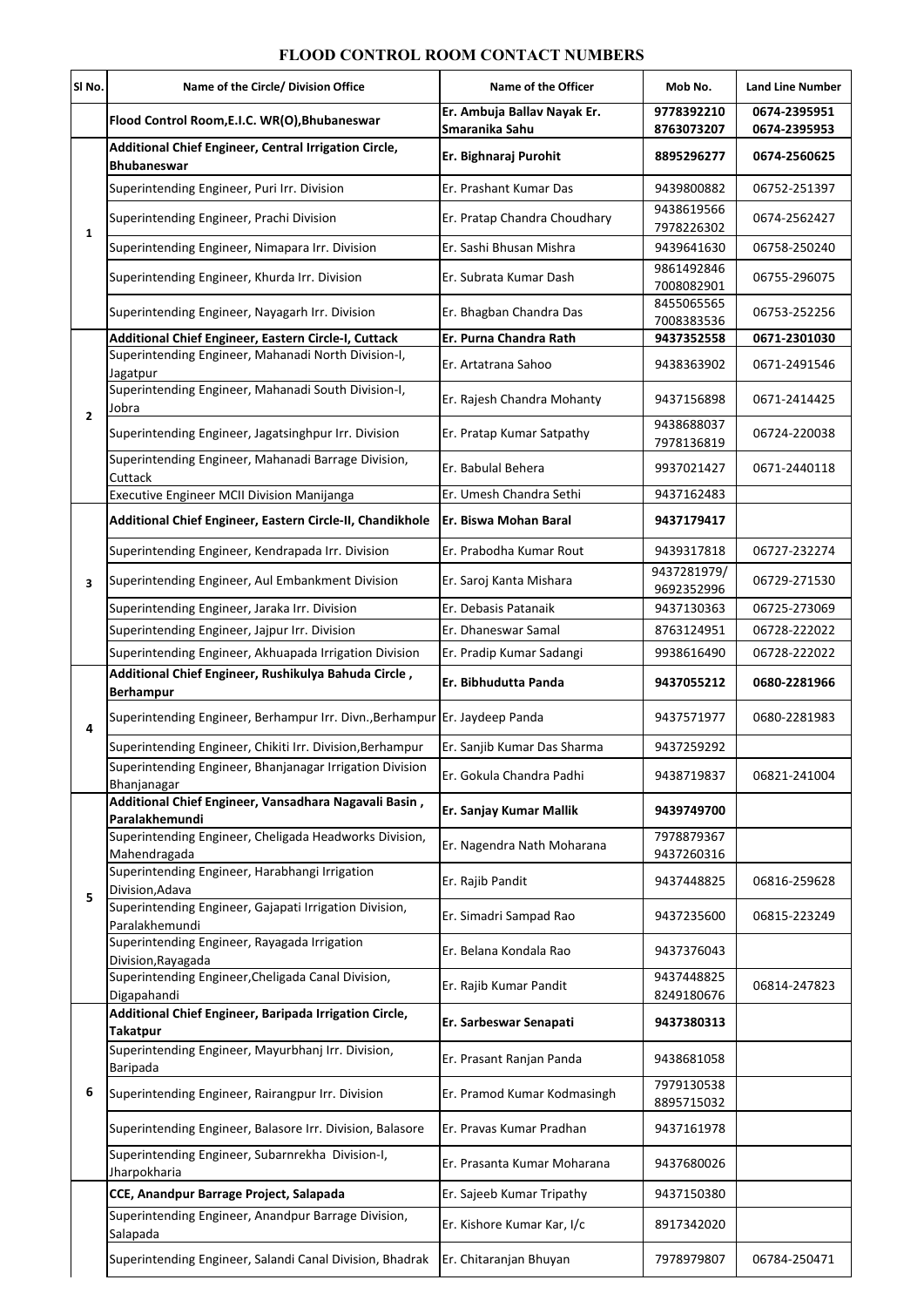| SI <sub>No.</sub> | Name of the Circle/ Division Office                                                             | <b>Name of the Officer</b>                       | Mob No.                   | <b>Land Line Number</b> |
|-------------------|-------------------------------------------------------------------------------------------------|--------------------------------------------------|---------------------------|-------------------------|
|                   | Superintending Engineer, Soro Canal Division, Soro                                              | Er. Ajay Kumar Biswal                            | 7008922938                |                         |
| 7                 | Superintending Engineer, Anandpur Canal Division,<br>Salapada                                   | Er. Bijaya Kumar Sethy                           | 9938627320                |                         |
|                   | Superintending Engineer, Akhuapada Irr. Division,<br>Akhuapada                                  | Er. Prabid Kumar Sarangi                         | 9938616490                |                         |
|                   | Superintending Engineer, Markona Canal Division                                                 | Er. Pranab Kumar Kundu                           | 9437741527                |                         |
|                   | SE Baitarani Division Salapada                                                                  | Er. Pranab akumar Nayak                          | 8249685887                |                         |
|                   | Flood Cell Baitarani S/D                                                                        | Er. Mrutyunjay Biswal                            | 8908690300                |                         |
|                   | Additional Chief Engineer, Angul Irrigation Circle, Angul                                       | Er. Santosh Kumar Mohapatra<br>(Addl. Charge)    | 9438686185                | 06764-236302            |
|                   | Additional Chief Engineer, Rengali Headworks Circle,<br>Samal                                   | Er. Santosh Kumar Mohapatra                      | 9438686185                |                         |
|                   | Superintending Engineer, Angul Irr. Division, Angul                                             | Er. Subrat Kumar Nayak                           | 9437170172                |                         |
| 8                 | Superintending Engineer, Deogarh Irr. Division, Deogarh                                         | Er. Jagannath Panda (I/C)                        | 9937099633                |                         |
|                   | Superintending Engineer, Rourkela Irr. Division, Rourkela                                       | Er. Sanatan Sahu                                 | 9437136524                |                         |
|                   | Superintending Engineer, Samal Barrage Division/ HW<br>Division, Samal                          | Er. Sudhir Kumar Behera                          | 9437010891                |                         |
|                   | Superintending Engineer, Rengali Dam Division, Rengali                                          | Er. Jagannath Panda                              | 9937099633                |                         |
|                   | Flood Cell Rengali Dam Division                                                                 | Er. Sadananda Rana                               | 8745861466                |                         |
|                   | Executive Engineer, Manjore Irr. Division, Athamalik                                            | Er. Subrat Kumar Nayak                           | 9437170172                |                         |
|                   | Additional Chief Engineer, Bolangir Irrigation Circle,<br><b>Bolangir</b>                       | Er. Jagannath pani                               | 9437224479                |                         |
|                   | Superintending Engineer, Bolangir Irr. Division, Bolangir                                       | Er. Jagannath pani                               | 9437224479                |                         |
| 9                 | Executive Engineer Boudh Irr. Divn.                                                             | Er. Narendra Setha                               | 9437452361                |                         |
|                   | Executive Engineer Kandhamal Irr. Divn. Phulbani                                                | Er. Ratnakar Dalai                               | 9438183777                |                         |
|                   | Executive Engineer Tel Irr. Divn. Sonepur                                                       | Er. Jitendra Kumar Padhy                         | 9439766768                | 06654-295185            |
|                   | Executive Engineer Ong Dam Divn. Padmapur                                                       | Er. Jagannath pani                               | 9437224479                |                         |
|                   | <b>Additional Chief Engineer, Hirakud Head Works &amp;</b><br><b>Additional Spillway, Burla</b> | Er. Saroj Kumar Panigrahi (I/C)                  | 8249807351<br>9439754172  |                         |
|                   | Superintending Engineer, Maindam Division, Burla                                                | Er. Sudhir Kumar Sahu                            | 9938883353                |                         |
| 10                | Superintending Engineer, Sambalpur Irr. Division,<br>Sambalpur                                  | Er. Pramod Kumar Panda                           | 9437188191                |                         |
|                   | Superintending Engineer, Hydrology and Interstate<br>Division, Burla (Hirakud Control room)     | Er. Manmohan Sarangi                             | 9861017293                | 8763652315              |
|                   | Additional Chief Engineer, Canal Circle, Burla, (HQ-<br>Sunderagrh)                             | Er. Saroj Kumar Panigrahi                        | 8249807351<br>9439754172  |                         |
| 11                | Superintending Engineer, Sundergarh Irr. Division,<br>Sunderagrh                                | Er. Hemant Kumar Pandab                          | 9937829320                | 06622-272332            |
|                   | Additional Chief Engineer, Western Irrigation Circle,<br><b>Bhawanipatna</b>                    | Er. Bijaya Bhusan Mishra                         | 9438326045/<br>9337875621 | 06670-230763            |
| 12                | Superintending Engineer, Kalahandi Irr. Division,<br>Bhawanipatna                               |                                                  | 9438206103                | 06670-230685            |
|                   | Superintending Engineer, Nuapada Irrigation Division,                                           | Er. Harish Chandra Patel                         |                           |                         |
|                   | Nuapada<br><b>CCE, Lower Indra Irrigation Project</b>                                           | Sri Sitanshu Sekhar Das                          | 7008461909                |                         |
| 13                | Superintending Engineer, Canal Division, Khariar                                                | Er. Deepak Murmu                                 | 9348423607                |                         |
|                   | <b>ACE Upper Kolab Project, Bariniput</b>                                                       | Er. Anil Kumar Panigrahi                         | 9437006856                |                         |
| 14                | SE Upper Kolab Head works Division                                                              | Er. Saroj kumar Sahu                             | 9437923817                |                         |
|                   | <b>CCE Potteru irrigation Project</b>                                                           | Er. Chandra Sekhar Mishra                        | 9437102540                |                         |
| 15                | SE earth Dam Division Chitrakonda                                                               |                                                  |                           |                         |
|                   | Flood Sub Division                                                                              | Er. Kabi Prasad Nath<br>Er. Tusar Ranjan Khuntia | 9437200758<br>7683999241  |                         |
|                   |                                                                                                 |                                                  |                           |                         |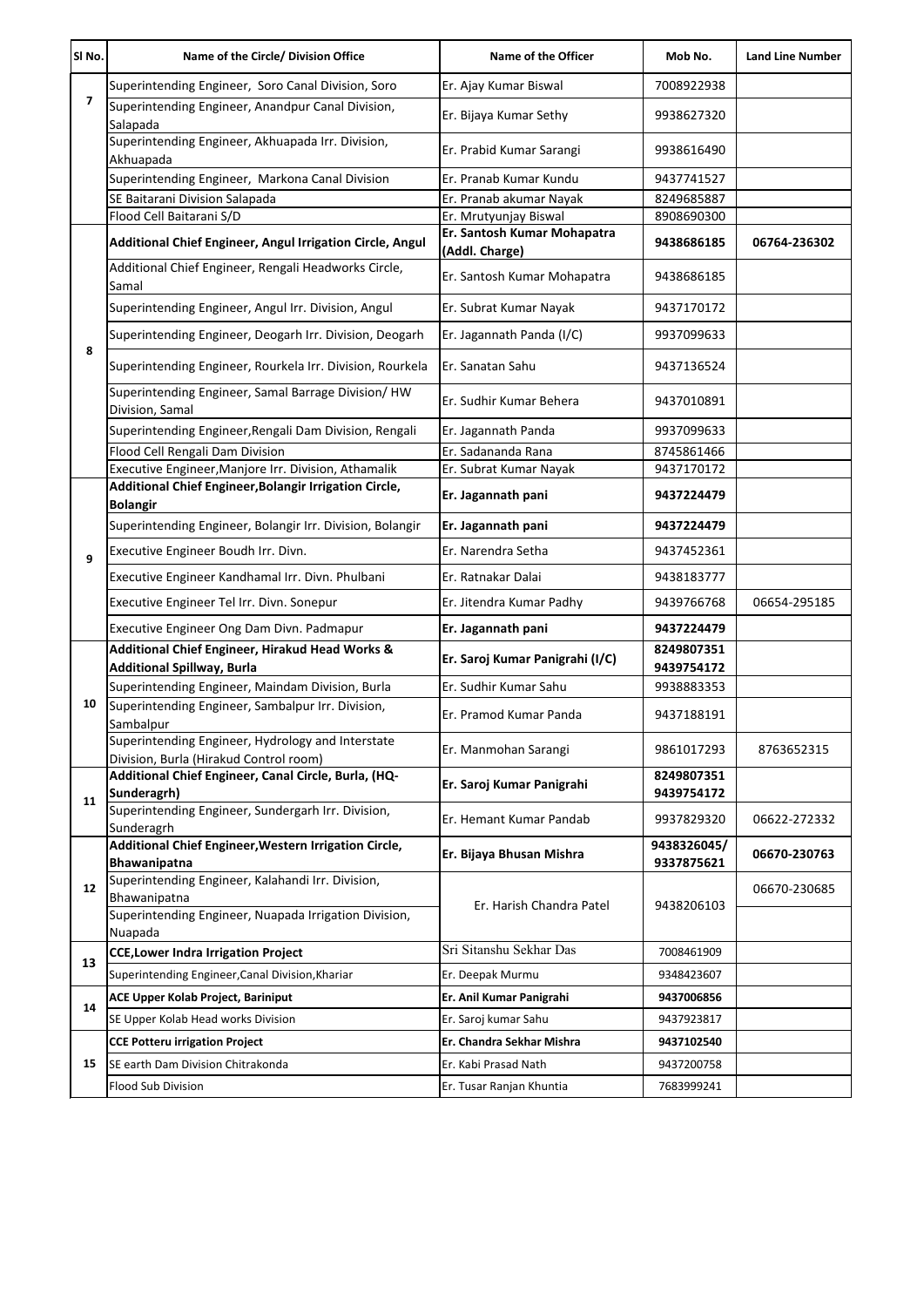| <b>SI</b><br>No. | Dam                       | <b>Name of the Division</b>             | <b>Name of the Officer</b>  | <b>Contact No</b> |  |
|------------------|---------------------------|-----------------------------------------|-----------------------------|-------------------|--|
|                  | <b>Major Reservoirs</b>   |                                         |                             |                   |  |
| $\mathbf{1}$     | <b>Hirakud</b>            | Main Dam Division, Burla                | Er. Sudhir Kumar Sahu       | 9938883353        |  |
| $\overline{2}$   | Rengali                   | Superintending Engineer, Rengali Dam    | Er. Jagannath Panda         | 9937099633        |  |
| 3                | <b>Balimela</b>           | SE earth Dam Division Chitrakonda       | Er. Kabi Prasad Nath        | 9437200758        |  |
| 4                | <b>Jalaput</b>            | SE earth Dam Division Chitrakonda       | Er. Kabi Prasad Nath        | 9437200758        |  |
| 5                | Indravati                 | Podagada Dam Division                   | Er. Prasanna Kumar Bisoyi   | 9078940610        |  |
| 6                | <b>Lower Indra</b>        | Superintending Engineer, Canal          | Er. Deepak Murmu            | 9348423607        |  |
|                  |                           | Division, Khariar                       |                             |                   |  |
| $\tau$           | Salandi                   | Superintending Engineer, Salandi Canal  | Er. Chitaranjan Bhuyan      | 7978979807        |  |
| $8\,$            | <b>Upper Kolab</b>        | SE Upper Kolab Head works Division      | Er. Saroj kumar Sahu        | 9437923817        |  |
|                  | <b>Medium Reservoirs</b>  |                                         |                             |                   |  |
| $\mathbf{1}$     | Derjang                   | <b>Angul Irrigation Division</b>        | Er. Subrat Kumar Nayak      | 9437170172        |  |
| $\overline{2}$   | Sapua-Badjore             |                                         |                             |                   |  |
| 3                | Manjore                   | Manjore Irrigation Division, Athamalik  | Er. Subrat Kumar Nayak      | 9437170172        |  |
| 4                | Titlagarh                 | <b>Bolangir Irrigation Division</b>     | Er. Jagannath pani          | 9437224479        |  |
| 5                | <b>Upper Suktel</b>       |                                         |                             |                   |  |
| 6                | <b>Dumerbahal</b>         | Nuapada Irrigation Division             | Sri Harish Chandra Patel    | 7064316303/       |  |
| 7                | <b>Jharbandh</b>          |                                         |                             | 9438206103        |  |
| 8                | Gohira                    | Sambalpur Irrigation Division           | Er. Pramod Kumar Panda      | 9437188191        |  |
| 9                | Dadarghati                | Rengali Left Bank Canal                 | Er. Gagan Bihari Dash       | 9437291902        |  |
| 10               | Ramial                    | Division, Kamakhya Nagar                |                             | 7008184308        |  |
| 11               | Harabhangi                | Harabhangi Irrigation Division          | Er. Rajib Pandit            | 9437448825        |  |
| 12               | <b>Badanalla</b>          |                                         |                             |                   |  |
| 13               | <b>Baghalati Stage-II</b> | Chikiti Irrigation Division             | Er. Sanjib Kumar Das Sharma | 9437259292        |  |
| 14               | Ghodahada                 |                                         |                             |                   |  |
| 15               | <b>Baghua Stage-II</b>    | Bhanjanagar Irrigation Division         | Er. Gokula Chandra Padhi    | 9438719837        |  |
| 16               | Bhanjanagar               |                                         |                             |                   |  |
| 17               | Daha                      |                                         |                             |                   |  |
| 18               | Soroda                    |                                         |                             |                   |  |
| 19               | <b>Dhanei</b>             | <b>Berhampur Irrigation Division</b>    | Er. Jaydeep Panda           | 9437571977        |  |
| 20               | <b>Ret</b>                | <b>Ret Dam Division</b>                 | Er. Girija Shankar Mishra   | 9437323932        |  |
| 21               | Pilasalki                 | Kandhamal Irrigation Division           | Er. Ratnakar Dalai          | 9438183777        |  |
| 22               | Kanjhari                  | Keonjhar Irrigation Division            | Er. Pranab Kumar Nayak      | 8249685887        |  |
| 23               | Remal                     | Baitarani Irrigation Division, Salapada | Er. Pranab Kumar Nayak      | 8249685887        |  |
| 24               | <b>Salia</b>              | Khorda Irrigation Division              | Er. Subrata Kumar Dash      | 9861492846        |  |
| 25               | Telengiri                 | Telengiri Head Works Division           | Pradeep Kumar Senapati      | 9437339663        |  |
| 26               | <b>Satiguda</b>           | Chitrakonda Division                    | Er. Kabi Prasad Nath        | 9437200758        |  |
| 27               | <b>Bankabahal</b>         | <b>Baripada Irrigation Division</b>     | Er. Sarbeswar Senapati      | 9437380313        |  |
| 28               | Haladia                   | Subarnrekha Division-I, Jharpoharia     | Er. Prasanta Kumar Moharana | 9437680026        |  |
| 29               | <b>Jambira</b>            | Jambhira Dam Division, Deuli            | Pradyuna Kumar Pradhan      | 9437149521        |  |
| 30               | Kalo                      | Mayurbhanj Irrigation Division          | Er. Prasant Ranjan Panda    | 9438681058        |  |
| 33               | <b>Sunei</b>              |                                         |                             |                   |  |
| 31               | Khadkhai                  | Rairangpur Irrigation Division          | Er. Pramod Kumar Kodmasingh | 7979130538        |  |
| 32               | <b>Nesa</b>               |                                         |                             | 8895715032        |  |
| 34               | <b>Bhaskel</b>            | Nawarangpur Irrigation Division         | Er. Biswanath Mohanty       | 9899424153        |  |
| 35               | Budhabudhiani             | Nayagarh Irrigation Division            | Er. Bhagban Chandra Das     | 8455065565        |  |
| 36               | Kuanria                   |                                         |                             | 7008383536        |  |
| 37               | <b>Saipala</b>            | Nuapada Irrigation Division             | Sri Harish Chandra Patel    | 7064316303/       |  |
|                  |                           |                                         |                             |                   |  |